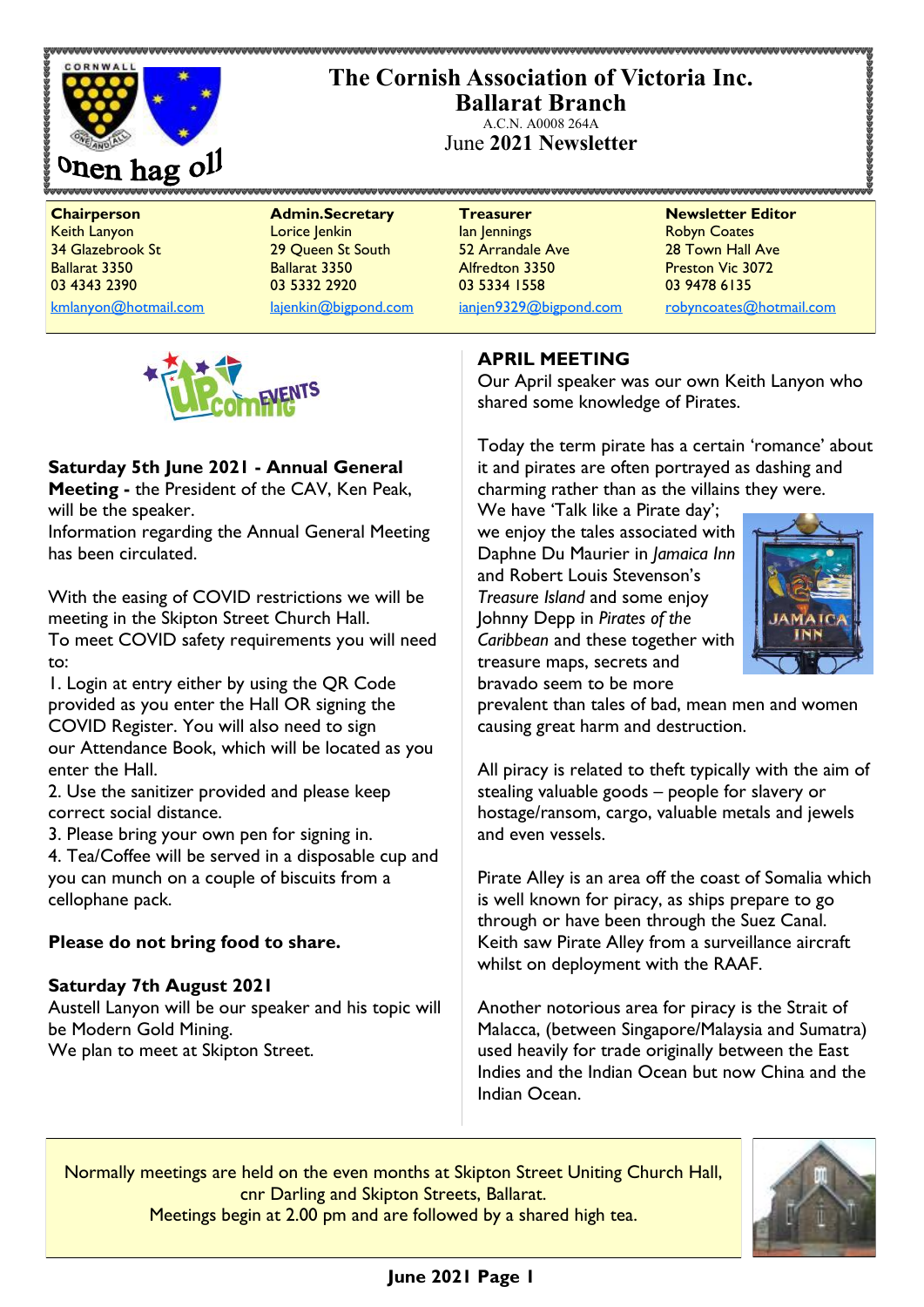Many ships, as a result, now have areas which are fortified and where the captain and crew can shelter safely until rescued.

Probably the first pirates were the *Vikings* who were fierce warriors from southern Scandinavia and who terrorized Europe from the late 700s to about 1100. The Vikings not only raided and pillaged property but also took people as slaves, particularly women.

For over 300 years, European countries were at the mercy of **Barbary** pirates from the coast of North Africa.

Their aim was to capture slaves for the Arab slave markets in North Africa.

The Barbary pirates attacked and plundered not only those countries bordering the Mediterranean but as far north as the English Channel, Ireland, Scotland and Iceland, with the south western and western coasts of England almost being raided at will. Barbary pirates raided on land as well as at sea, capturing men, women and children and taking them into slavery. They had very swift boats and were able to get away quickly.

Privateers had the approval of their sovereign or government to carry on all forms of hostility permissible at sea and carried a letter stating that. This included attacking foreign vessels and settlements.

The lands discovered by Christopher Columbus were divided between Spain and Portugal. Whilst this meant that Spain and Portugal had agreed on the divide, the English didn't think those countries had the right. So, under Queen Elizabeth I, she sanctioned civilian sailors to attack Spanish ships and settlements, steal cargo and return with it to England – Francis Drake and Jack Hawkins became heroes.

In England, young men were prepared to join both Pirate and Privateer ships as living conditions deteriorated, unemployment was rife and people and standards of living became poorer.

A share of the spoils was seen as incredibly attractive.

Often pirates were just trying to find the necessities of life as well as precious cargoes.

With the ever increasing taxes on tea, alcohol and tobacco, to fund the various war efforts, in England, ordinary people were frustrated and many did turn their hand at smuggling in Cornwall. With its many inlets and caves and its rugged coastline, it was an ideal area to elude the excise officers.

France and in particular Brittany were very close and many Cornish men were good sailors as they had been fishermen and could travel easily across the waters.

Penzance has a hotel, the Admiral Benbow, and atop this hotel is a carving of Octavius Lanyon, supposedly firing at the revenue men who were after his crew for illegal imports.



Many people would be familiar with the Rudyard Kipling poem, A Smuggler's Song: *Five and twenty ponies, Trotting through the dark – Brandy for the Parson, 'Baccy for the Clerk. Them that asks no questions isn't told a lie – Watch the wall my darling while the Gentlemen go by!*

There are stories that ships were lured deliberately onto the coastal rocks but whether there is any truth in these is unknown.

The Cornish coastline was also the cause of many shipwrecks and Cornish locals would often help themselves to the goods washed ashore.

A prayer supposedly written by a minister on the Isles of Scilly,

*"We pray Thee, O Lord, not that wrecks should happen, but that if any wrecks should happen, Thou wilt guide them to the Scilly Isles for the benefit of the poor inhabitants."*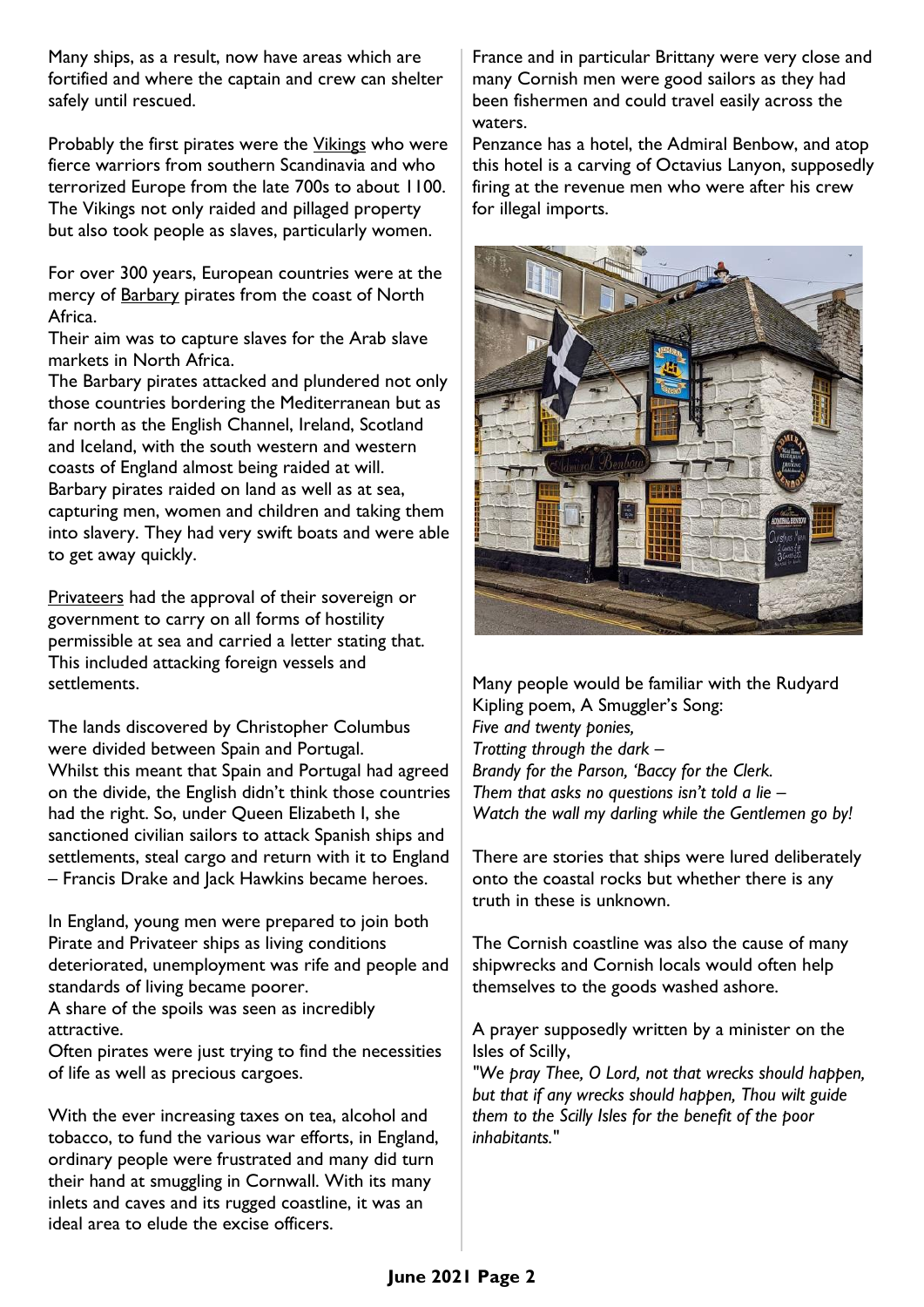## **William John Potter**

(Obituary found on the Cornish Migration page at first)

Born 8 May 1838 Lanteglos, Cornwall. Married Mary Ryan in Ballarat in 1857 MI 1675 Died 27 May 1923 Sebastopol, Victoria DI 3355

William was the son of William and Priscilla nee Biddick.

Will snr was a grocer and tea dealer in Lanteglos. William snr was born in Devon. Priscilla was born St Issey, Cornwall.

On the 1851 Census for St Austell, William was the 12 year old son. The eldest of several children. Mary had been born in Ireland approx. 1833.

In Victoria William and Mary had the following children:

| William   | 1858-1931 Victoria - most likely Ballarat. |
|-----------|--------------------------------------------|
| Mary      | 1860-1951 Italian Gully                    |
| James     | 1852-1947 Italian Gully                    |
| Priscilla | 1864-1942 Staffordshire Reef               |
| Emily     | 1866-1954 Scarsdale                        |
|           | Ann Norah 1869-1921 Sebastopol             |
| Edward    | 1871-1940 Staffordshire Reef               |
| Margaret  | 1873 - 1949. Sebastopol                    |
| Charles   | 1877-1946 Staffordshire Reef               |
| Percy     | 1885 - 1890 Ballarat                       |
|           |                                            |

William was a miner and in 1909 was living in Cheshunt Street in Sebastopol. His wife Mary was at this address also.

Mary died in 1921 at Birdwood Avenue aged 88. She was buried in the Ballarat Old Cemetery. Mary's death notice appeared in The Ballarat Star Thursday October 13th 1921 p4 and her funeral notice Friday October 14th p4 in The Ballarat Star. In 1922, William was a resident at Birdwood Avenue.

The Ballarat Star, Vic. 23 March 1923. **Potter** 

*Another of Sebastopol's old and respected residents has passed away in the person of Mr William Potter, the veteran Methodist local preacher.* 

*The sad event occurred after a brief illness at his residence at Birdwood Avenue on Tuesday night. The late Mr Potter was universally respected for his consistent Christian character.* 

*It could safely be asserted that by old and young his life was held out as a standard of religious consistency. Creed was abhorrent to him.* 

*He regarded Humanity as being all of one family, one equality, and of one denomination.* 

*His preaching always conveyed that impression, and in* 

*life he practised it. He was the friend of all; the enemy of none. His Christian charity was unbounded.* 

*The late Mr Potter was an adherent to Methodism,* 

*which by his death has suffered a severe loss.* 

*The Sebastopol Methodist Church, of which he was a member, and held the positions of trustee and class leader, will keenly feel Its loss.* 

*He had been a preacher for 50 years, and at time of his decease was on the "plan " of the Ballarat West Circuit. His first sermon was preached at Staffordshire Reef in 1873, and his last about four weeks ago at Dereel, both churches being in the same circuit.* 

*He was a preacher of considerable ability. In the early stages of his preaching career, he was known to have walked 20 miles on a Sunday to keep his preaching appointments, and on his return home to immediately go on night shift at the mine where he was employed. It was his proud boast that he had walked seven thousand miles to preach the gospel.* 

*The late Mr Potter was born at St Austell, Cornwall. He arrived in Melbourne at the age of 16 years about 68 years ago.* 

*He followed mining and worked at various mining centres before settling with his family about 32 years ago at Sebastopol.* 

*He was married at Ballarat.* 

*His wife pre-deceased him by about eighteen months.* 

*To mourn their loss he leaves a grown-up family of four sons Messrs William, James, Charles (Sebastopol), and Edwin (North Melbourne), and four daughters, Mrs Marriott (Cheltenham), Mrs A. Firmin (Morwell), Miss. E Potter (Sebastopol). and Mrs J. P. Busch (Ballarat).* 

*The deceased was 84 years of age at the time of his death.* 

*The funeral took place on Wednesday, and was very largely attended.* 

*A number of members of the Local Preachers' Association, past and present were among the chief mourners.* 

*The Rev. W.J. Williams of Skipton Street, officiated at the home, Birdwood Avenue, and at the graveside. At the Old Cemetery, where he made reference to the passing of one who had practically died in harness, so to speak.* 

*Mr Potter had been useful and constant preacher for years.* 

*He lived a consistent, truly Christian life, saying a kind word when opportunity offered and always charitable in*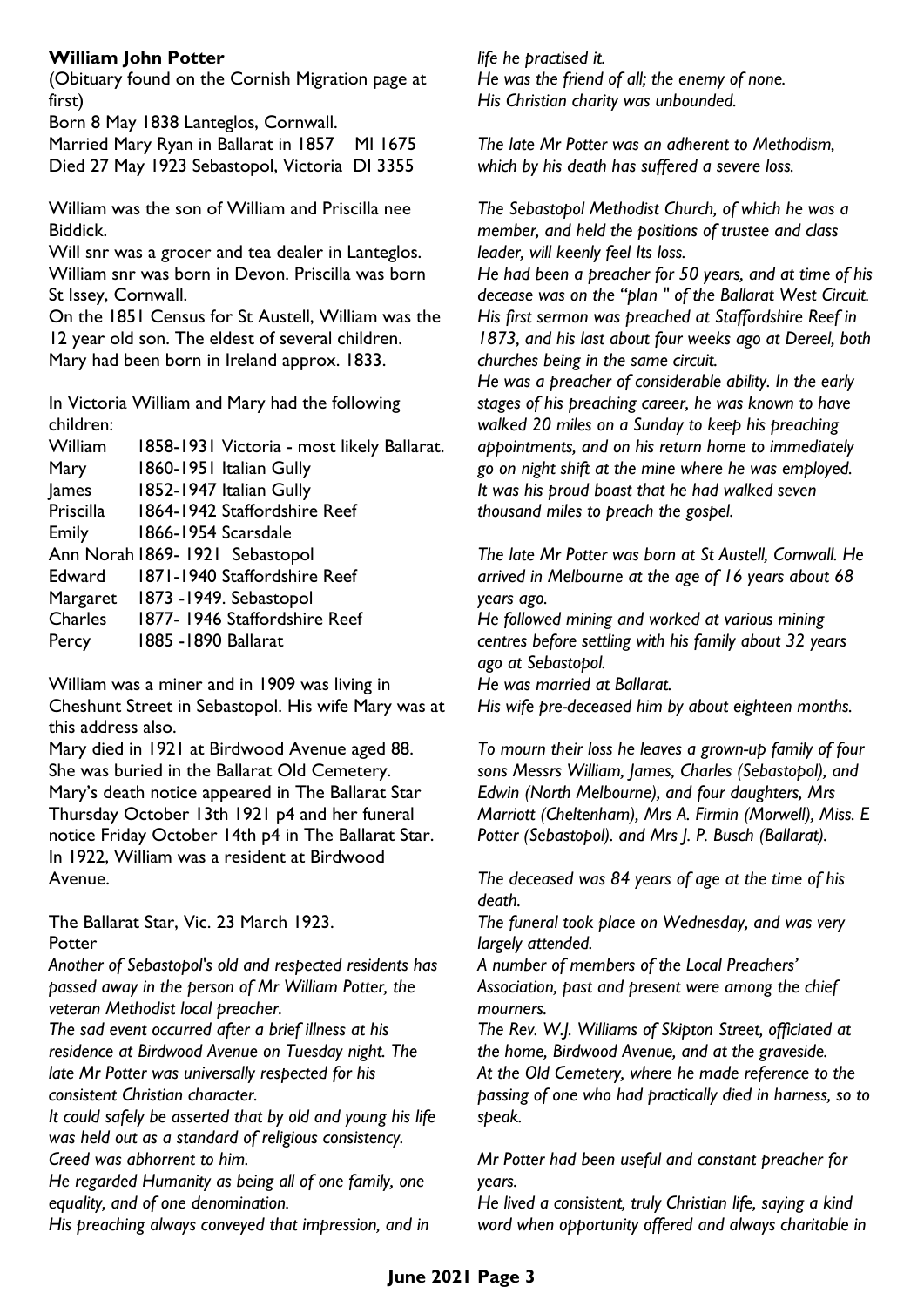*his endeavours.* 

*At the age of 85, Mr Potter passed from us leaving sweet memories of a life well spent.* 

*The coffin bearers were Messrs Charles, William, Edward and James Potter (sons of the deceased), J.P.Busch (son in law of the deceased) and Stan Busch (nephew).* 

*The mayor and councillors of Sebastopol were the pall bearers viz:* 

*The mayor (Cr. W. B. Franklin) , Crs. J. B. Jones, W. H. Wallis, E. Jenkins, W. R. Aisbett, Messrs F. M. Busch, Thos. Hughes and Jas. H. Jordan (town clerk).*

*Accompanied by Mr Arthur Hughes MLA Messrs. E. Hoosen, R. G. Drubb J. Patterson \_\_Osborne, A. H. Pryor, \_\_Branden, J. Lewis, T. C. Barrett, R. Rankin, H. Hunichen, J. Evans, Massey Anderson (rep John McLeod and Co. Pty. Ltd), T. Ellis, Jno. Pearce, W. Tretheway, J. E. Renowden, G. Lee, H. Hall, F. Pryor, G. Borlase, A. Greenwood and representatives of the Local Preachers' Association (Messrs W. L. Dash and M. Sandall) members of the IOR and various organisations connected with the Church and Sunday School*

*Messer F W Barnes and Son had charge of the funeral arrangements.*

William was buried in the same grave as his wife in the Ballarat Old Cemetery. J section 06 Row 1 Grave 5.

His son James and daughter Emily are also buried in this grave.

Wendy Benoit

## **Famous Folk of Kernow**

**William Gregor –** scientist, mineralogist, Clergyman, discoverer of titanium

Born on Christmas Day in 1761, William Gregor was

the son of Francis Gregor and Mary Copley of Trewarthenick Estate, near Tregony in Cornwall.



He studied in Bristol Grammar School, where he first developed his interest in the field of chemistry. He underwent private tutoring and 2 years later, he entered St. John's College in Cambridge.

He graduated with his Bachelor of Arts in 1784 and Master of Arts in 1787.

He later became ordained in the Church of England,

hence becoming a clergyman and vicar of St. Mary's Church, Diptford near Totnes in Devon.

In 1790, he married Charlotte Anne Gwatkin and they had one daughter.

Gregor became fascinated with Cornish minerals when he permanently moved to the rectory of Creed in Cornwall.

This was the time when he began chemically analyzing the different minerals found in Cornwall.

It was in 1791 that he was able to isolate calx, the residual left when a mineral combusts or is exposed to high heat, from an unknown metal. He named this metal 'manaccanite' since he got this mineral from the Manaccan Valley in Cornwall.

Later on, another scientist, Martin Heinrich Klaproth, discovered the same metal and named it titanium, believing it to be a new discovery. Gregor was later credited for the discovery, but the name titanium persisted and is the only name by which the metal is known today.

Titanium was named after the great titans, or giants, of Greek mythology.

Titanium is usually found in igneous rocks, coal ash, plants, and even in the human body.

It can also be found in bodies from outer space, such as meteorites, the sun and the moon.

Titanium is a popular alloy with other metals like iron, aluminium, and manganese.

These alloys are often used for situations that require the ability to withstand extremes of temperature and lightweight strength.

This has made it a popular metal alloy for industries like aerospace, automotive, medical prostheses and orthopaedic implants, and dental instruments, among others.

It is also resistant to corrosion from seawater, hence it can be used in desalination plants.

The strong, lightweight alloy titanium can also be used in surgical procedures, since it is an element inert in the body.

The two most significant properties of titanium are its corrosion resistance and the fact it has the highest strength-to-weight ratio of any known metal.

Throughout Gregor's life, he was not only a scientist and mineralogist, but also a pastor, musician, and etcher.

He was an original member of the Royal Geological Society of Cornwall, founded in 1814.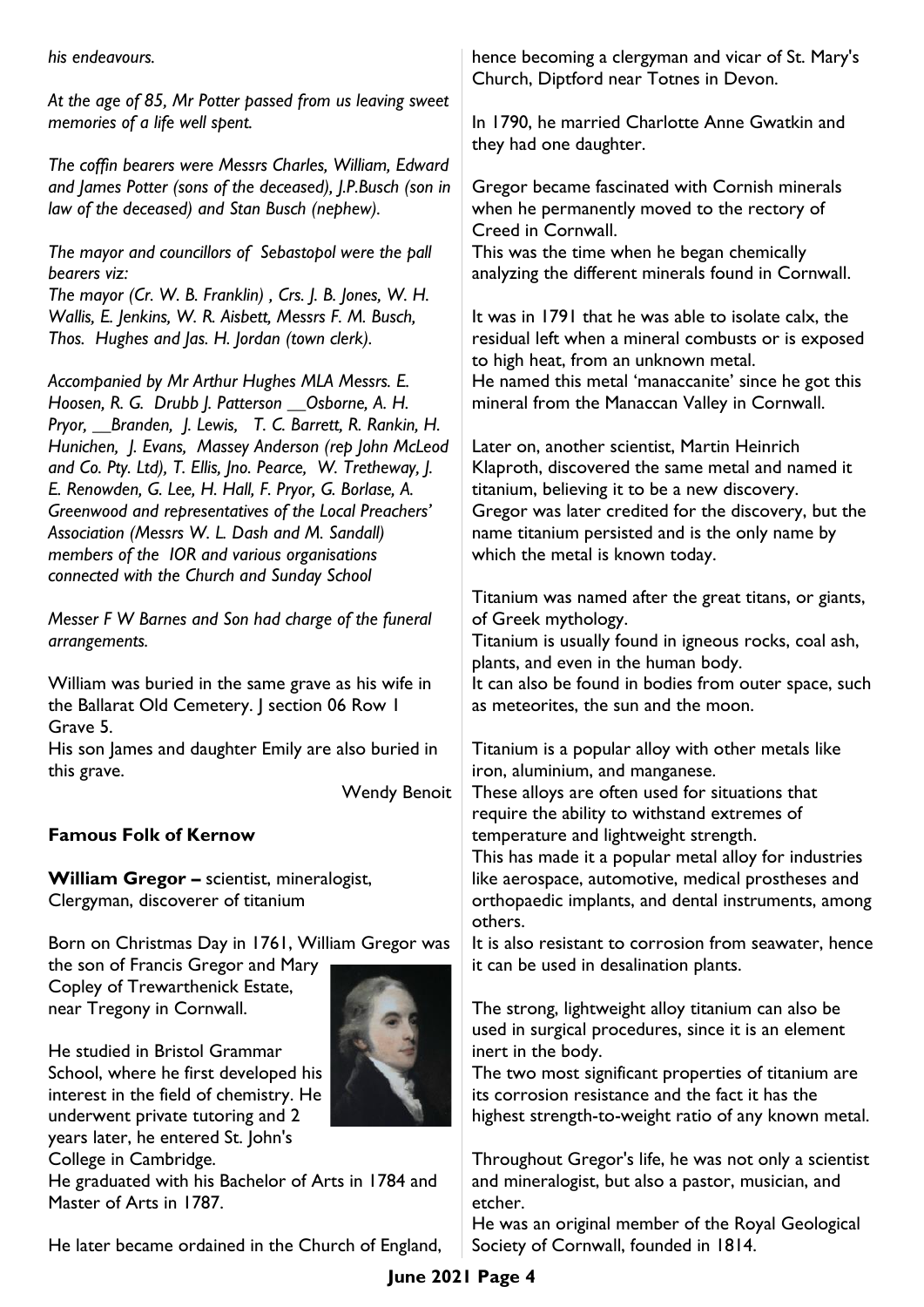Aside from his earlier discovery, he also discovered titanium in the minerals corundum and tourmaline.

Gregor died of tuberculosis on June 11, 1817.

All the known elements in the world would not have been identified and distinguished from one another if not for the work and dedication of their respective discoverers.

While not his primary occupation throughout life, William Gregor's fascination for minerals and chemistry led him to discover one of the most important elements on Earth.

Because of his discovery, people are benefiting from the many and varied uses of titanium.

Today, titanium is used in many applications as an alloy, from aerospace to auto manufacturing to medical.

### **Samuel Wallis**

found the islands of Tahiti and Wallis island in 1767. His reports led to Captain Cook's later voyages.

Samuel Wallis born in 1728 at Lanteglos-by-

Camelford parish in Cornwall. He was the son of minor gentry who owned lands near Lanteglos-by-Camelford.



He joined the navy as a midshipman, served during the war between England and France of

1744-1749. Shortly after the Peace of Aix-la-Chapelle, in October 1748, Wallis was promoted lieutenant.

He was posted to the *Anson*, captained by Charles Holmes in January 1753.

In April 1755 he was transferred to the *Torbay*, then the flagship of Vice-admiral Edward Boscawen, another Cornishman.

Between 1756 and 1763, England and France were again at war.

In February 1756, Wallis was posted to the warship *Invincible* and promoted to captain in June 1756 through Boscawen's patronage and given command of a sloop.

He was the assigned to a twenty gun frigate on the North American station in April 1757.

After some eighteen months service in North American waters, Wallis was given command of the *Prince of Orange*, a sixty gun warship that in 1761 was re-deployed to the Channel fleet.

Wallis was to command the *Prince of Orange* until the Peace of Paris in 1763.

In 1766, he was recalled to active service to command the *Dolphin*.

Samuel Wallis secret instructions were: 'to discover and obtain a complete knowledge of the Land or Islands supposed to be situated in the Southern Hemisphere'.

It was believed that another continent existed to the south of South America, and Wallis spent twenty months sailing round the world looking for it.

He found the islands of Tahiti and Wallis instead.

Wallis sailed from Plymouth in August 1766 with the *Swallow* under the command of Philip Carteret, entering the Pacific through the Magellan Straits in April 1767.

Shortly after that the two ships parted, with Wallis sailing northwest passing through the Tuamotus Archipelago to reach Mehta and Tahiti.

On 18 June 1767, the sailors saw a mountain covered with cloud and thought it was the Southern Continent, instead they had discovered the island of Tahiti.

He called Tahiti " King George Island" in honour of the English king.

After some skirmishing with the natives, including firing his canons at them, and destroying their canoes, the Tahitians sued for peace, bringing gifts of food and cloth and giving access to their young women. The *Dolphin's* sick went ashore to recuperate.

Leaving the Society Islands, Wallis's went through the main island groups of the western Pacific before reaching Tinian in the Northern Mariana Islands in August 1767.

On 16th August 1767 he discovered the island of Uvea which was christened Wallis.

The Dolphin then sailed to Batavia (modern Jakarta), where many of his ship's crew died from dysentery.

Leaving the Dutch colonial settlement, Wallis arrived back home via the Cape of Good Hope in May 1768, in time to pass on navigational information to the Admiralty and Cook, then preparing to leave on his exploration voyage in the *Endeavour*.

Wallis retired on half-pay until being recalled to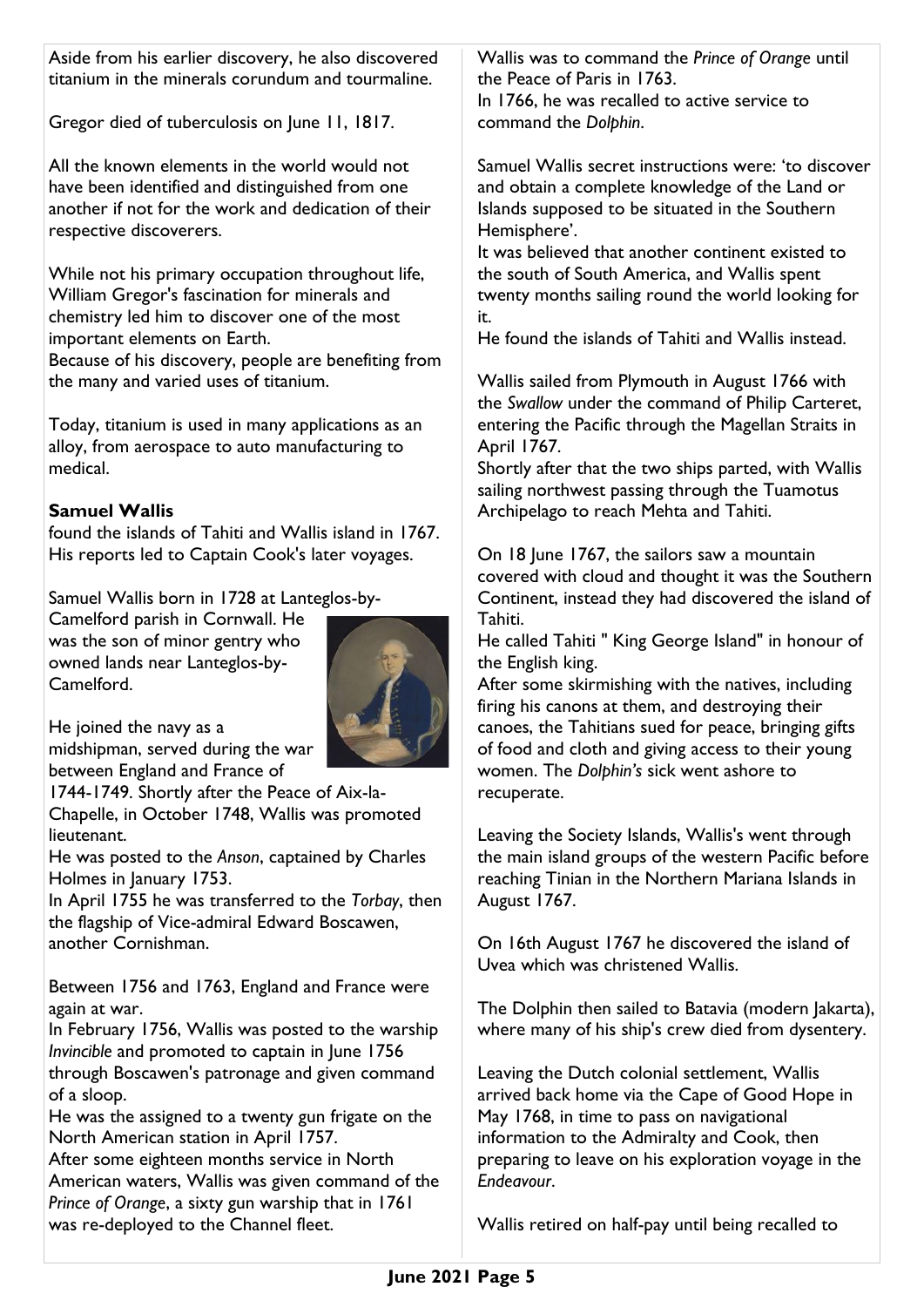active service briefly in 1770 as there was the threat of war with Spain over the Falkland Islands. He was again called on to command a vessel briefly in 1780, before being awarded a sinecure as an extra naval commissioner two years later. He lost this post in the administrative reforms pushed through by Edmund Burke, which saw the abolition of many government sinecures. He got it back however in 1787.

Wallis remained a naval commissioner until he died in London in January 1795.

Images of William Gregor and Samuel Wallis from Wikipedia.

## **The martyrs of '97 and the Cornish rising**

Bernard Deacon June 29th 2020

That's 1497 of course. On this day in that year the two leaders of the Cornish rising met their grisly end. Michael Angove, a blacksmith from St Kev erne and Thomas Flaman, a Bodmin lawyer, were hanged, drawn and quartered at Tiburon in London.



They suffered this fate for what they had considered was the perfectly reasonable

act of marching to London to complain to the king about their grievances.

Unfortunately, the Government viewed it otherwise, as a treasonable act of rebellion against Henry VII's rule. The king had intended to send their body parts back to Cornwall to be put on public display in the main towns.

But Cornwall in the summer of 1497 was reported to be 'unquiet and boiling' so he decided this wasn't exactly the wisest course of action.

The rising had been triggered by anger at government demands for taxes to fight a far-off war with the Scots.

This was compounded by popular disaffection over the suspension of stannary rights in 1496.

All that may have been coupled with residual, lingering Yorkist resentment at the Tudor takeover in 1485.

The insurgents struck out across southern England, heading for London to put the complaints of the

commons in front of the monarch.

They aimed for Kent, hoping to gain support there. They were disappointed in finding the Kentishmen not half as rebellious as they were made out to be.

Nonetheless, the complainants had received considerable sympathy on their long march east. The contemporary account, the Great Chronicle of London, reported that the Cornishmen were 'favoured' by the people of the lands they passed through, and paid well for their supplies.

This source also reported the rebel force was 15,000 strong.

Given that the Cornish population at this time was no more than 50-60,000, this either means well over half of all able-bodied Cornishmen were involved or that the host had picked up support in its trek across southern England.

Some proportion of the support that had adhered to the Cornish cause on its march east clearly melted away when it approached London and Henry's hastily gathered royal army.

It was reported that desertions had reduced it to 10,000 or fewer by the time it camped on Blackheath to the south-east of the city. There Angove and Flamank's force was quickly defeated, with the loss of some 200 lives.

Although 'it seems odd that no peer was able to block their march – or even try to do so – before they got to London', the rising had failed ultimately because the nobility had belatedly rallied to the king. Of course the Cornish army might have done better had they possessed better weaponry, cavalry and trained soldiers.

As he was being drawn through the streets of London Angove is supposed to have boasted that he would have 'a fame perpetual and a name immortal'.

However, by the nineteenth century the events of 1497 were largely forgotten.

It was only the Cornish Revival of the twentieth century and the rise of a national consciousness that restored the place of the 1497 rising in Cornish history.

This reached its climax in 1997 with the Keskerdh Kernow – a hike to London that revisited the route taken by the insurgents of 1497.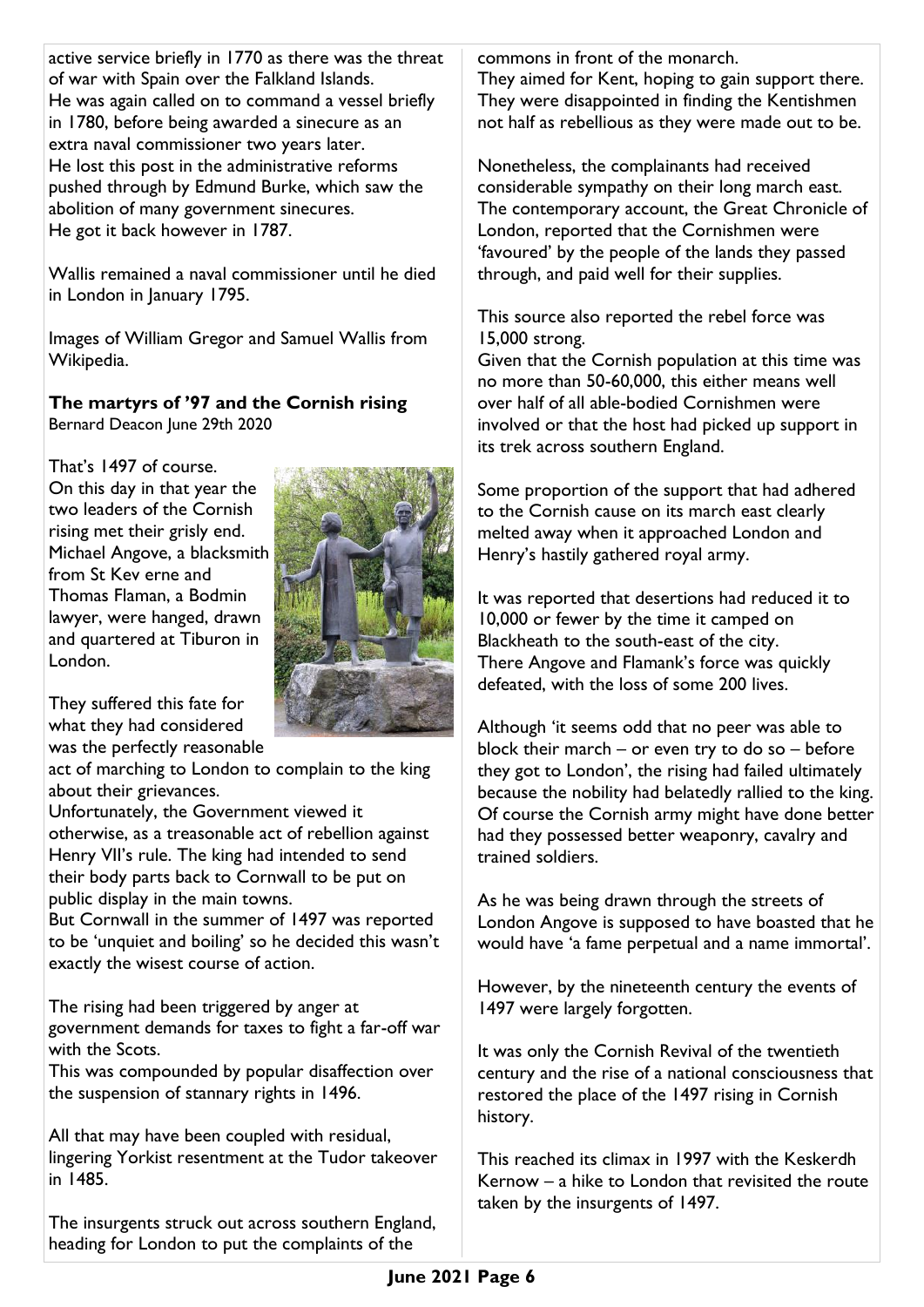By this time the actual events of 500 years earlier had been reimagined as the rising took its place as a romanticised icon of national rebellion. A brave Cornish-speaking army was crossing the border into England, St Piran flags fluttering furiously in the breeze.

[https://bernarddeacon.com/2020/06/29/the-martyrs-of-97](https://bernarddeacon.com/2020/06/29/the-martyrs-of-97-and-the-cornish-rising/) [and-the-cornish-rising/](https://bernarddeacon.com/2020/06/29/the-martyrs-of-97-and-the-cornish-rising/)

#### **Transhumance in Cornwall**

Bernard Deacon - Medieval History June 23rd 2020

These days we often hear the word transgender in the news.

But what about transhumance? And why was it important to Cornwall?

The dictionary definition of transhumance is the seasonal movement of livestock from one grazing ground to another.

Let's go back around 1,300 years to the time when transhumance was widely operating in Cornwall.

The practice involved moving animals every May from the fields around the hamlet to rough grazing on the uplands.

This helped to protect the crops and hay being grown and harvested over the summer close to the farms.

In October the stock was rounded up and brought back down to the home settlement.

Groups of small huts discovered on Bodmin Moor provide the physical evidence for the practice. Around two metres by four, there was 'room for a single bed, open fire and some storage'.

The huts were clustered in groups of up to ten, probably reflecting a hamlet, with the individual huts used by different households.

From May to October, these huts were occupied by the young women who watched over the animals. But that was not their only task.

They milked the cows, made butter and cheese and worked with wool.

Periodically, they would have been visited by others bringing supplies and taking away the dairy produce.

Meanwhile, men and older women remained in the home hamlet to harvest the crops, care for the children and the vulnerable and generally maintain their households.

This system involved an estimated minimum 1,000 households on Bodmin Moor alone.

It was in place by the late 600s at least from the evidence of placenames such as havos (or summerland).

It survived into the late 700s but began to disappear in the early 800s.

Peter Herring, the expert on Cornish transhumance, tells us this was not merely of interest economically. He suggests its extent 'suggests a stable and peaceful rural society [and] a sophisticated farming practice'. The annual round-ups on the open moors and downlands 'would have required administration and authority' at some level above the hamlet.

Moreover, the cycle of transhumance was marked by the festivals of Beltain and Samhain, bringing communities together and marking the passage of the seasons.

Meanwhile, for the young women, time spent on the uplands acted as a rite of passage and provided a spell of independence.

In all, Peter Herring concludes that 'many, maybe all, Cornish hamlets seem to have practiced transhumance in the early medieval period; it was, perhaps, a fundamental part of being Cornish'.

[https://bernarddeacon.com/2020/06/23/transhumance-in](https://bernarddeacon.com/2020/06/23/transhumance-in-cornwall/)[cornwall/](https://bernarddeacon.com/2020/06/23/transhumance-in-cornwall/)

CORNISH snippets

# **Elections 2021: New Cornwall Council leader**

#### **chosen** Cornwall Council has a new leader after the Conservatives won a majority in last week's local

elections. Linda Taylor will head the unitary authority after her

party became the first to take full control of it since its creation in 2009.

New deputy leader David Harris also stood unopposed and a new cabinet had been confirmed

The Conservatives won 47 of the 87 seats, with Independents on 15 and the Liberal Democrats had 14 seats.

Cornwall-based party Mebyon Kernow has five seats and Labour has four, with the Labour & Cooperative Party and the Greens both having one.

Bert Biscoe, known to many in Australia, who has been a Truro councillor for many years and also previously served on the Cornwall Council Cabinet, lost his seat in Truro Moresk & Trehaverne.